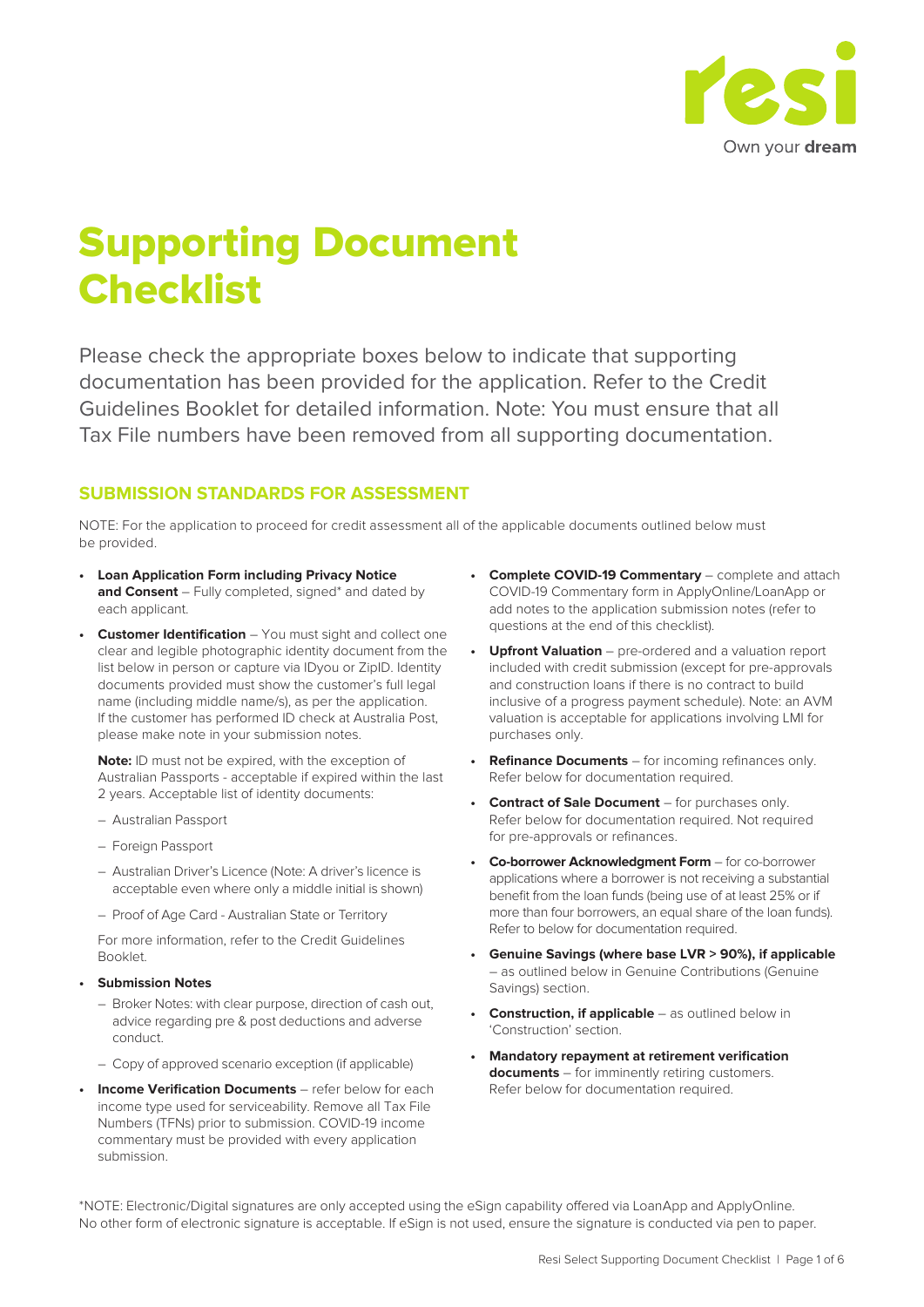### DOCUMENTATION VERIFICATION REQUIREMENTS

| <b>Document Type</b>                                                                            | <b>Supporting Evidence</b>                                                                                                                                                                                                                                           |  |  |
|-------------------------------------------------------------------------------------------------|----------------------------------------------------------------------------------------------------------------------------------------------------------------------------------------------------------------------------------------------------------------------|--|--|
| <b>PAYG Permanent</b>                                                                           | One of the following:                                                                                                                                                                                                                                                |  |  |
| <b>Employment Income</b>                                                                        | One computer generated payslip, with the most recent payment no older than 45 days from application<br>submission date, with YTD showing at least 2 pay cycles; OR                                                                                                   |  |  |
|                                                                                                 | If YTD does not cover 2 pay cycles, 2 of the last 3 computer generated payslips, the latest one no older than<br>45 days from application submission date; OR                                                                                                        |  |  |
|                                                                                                 | Bank Statement(s) or transaction listing(s), showing the last 2 salary credits with the most recent salary credit<br>no older than 45 days from the application submission date.                                                                                     |  |  |
|                                                                                                 | Note: Where salary credits are inconsistent and variance is >20%, provide payslips to support bank statements/<br>transaction listings.                                                                                                                              |  |  |
| <b>PAYG Allowances</b>                                                                          | 2 consecutive computer generated payslips, with the most recent payment no older than 45 days from<br>application submission date to confirm allowances are ongoing.                                                                                                 |  |  |
| <b>PAYG Casual and Contract</b>                                                                 | One of the following:                                                                                                                                                                                                                                                |  |  |
| income                                                                                          | Bank statement(s) and transaction listing(s) with the most recent credit no older than 45 days from application<br>submission date, evidencing employment income for a period of at least 6 months; OR                                                               |  |  |
|                                                                                                 | Computer generated payslip, with the most recent payment no older than 45 days from application<br>submission date, reporting a minimum of 6 months YTD figure; OR                                                                                                   |  |  |
|                                                                                                 | Where Payslip YTD reports a figure under 6 months obtain: computer generated payslips and PAYG Payment<br>Summary or Personal Tax Return for the last financial year                                                                                                 |  |  |
| <b>Overtime and Commission</b><br>income                                                        | Computer generated payslip, reporting a minimum of 6 months YTD figure, which has at the application<br>submission date the most recent payment no older than:                                                                                                       |  |  |
|                                                                                                 | - 45 days for weekly/fortnightly/monthly/bi-monthly payments; OR                                                                                                                                                                                                     |  |  |
|                                                                                                 | - 90 days for payments greater than monthly.                                                                                                                                                                                                                         |  |  |
|                                                                                                 | Where Payslip YTD reports a figure under 6 months, provide most recent:<br>- 6 months of computer generated payslips; OR                                                                                                                                             |  |  |
|                                                                                                 | - PAYG Payment Summary; OR                                                                                                                                                                                                                                           |  |  |
|                                                                                                 | - Personal Tax Return for the last financial year; OR                                                                                                                                                                                                                |  |  |
|                                                                                                 | - Signed contract of employment or letter of offer that specifies regular overtime                                                                                                                                                                                   |  |  |
| Bonus income (from 2                                                                            | One of the following:                                                                                                                                                                                                                                                |  |  |
| most recent financial<br>years)                                                                 | Bank Statement(s) and/or transaction listing(s) with the most recent credit no older than 45 days from application<br>submission date that evidence receipt of the bonus payments; OR                                                                                |  |  |
|                                                                                                 | Payslips that evidence receipt of the bonus payments; OR                                                                                                                                                                                                             |  |  |
|                                                                                                 | Reward statements issued by the employer that evidence receipt of the bonus payments; OR                                                                                                                                                                             |  |  |
|                                                                                                 | Payment summaries or tax returns which evidence total income above the customers calculated base salary; OR                                                                                                                                                          |  |  |
|                                                                                                 | Signed letter from the employer detailing the bonus payment amounts paid                                                                                                                                                                                             |  |  |
|                                                                                                 | Note: For bank statements and transaction listings, only the pages evidencing the payments are required, not the<br>full 2 year period                                                                                                                               |  |  |
| Self-employed Income<br>(Evidence the flow of<br>income from trading<br>entities to individual) | The last two years' financial statements (balance sheet & profit and loss), the <b>most recent year</b> financial<br>statement may be accountant or management prepared.<br>OR                                                                                       |  |  |
|                                                                                                 | The last two years' taxation returns including ATO Assessment notice/Company Tax Portal for most recent<br>income tax return applicable for:<br>- Individual (i.e. Sole trader/Proprietor)<br>- Partnership<br>- Non Trading Trust<br>- Non Trading Company          |  |  |
|                                                                                                 | Note: The most recent financial information as at the application submission date, must be no older than:<br>$-21$ months<br>- 24 months for non-trading entities                                                                                                    |  |  |
|                                                                                                 | Where the future performance of the business will materially deteriorate, in addition to the above:<br>Business Activity Statements (BAS); OR                                                                                                                        |  |  |
|                                                                                                 | Business transaction statements (where BAS is reported annually or there is no GST registration)<br>These documents must cover a minimum of the most recent financial quarter and the same information for the<br>corresponding quarter of the prior financial year. |  |  |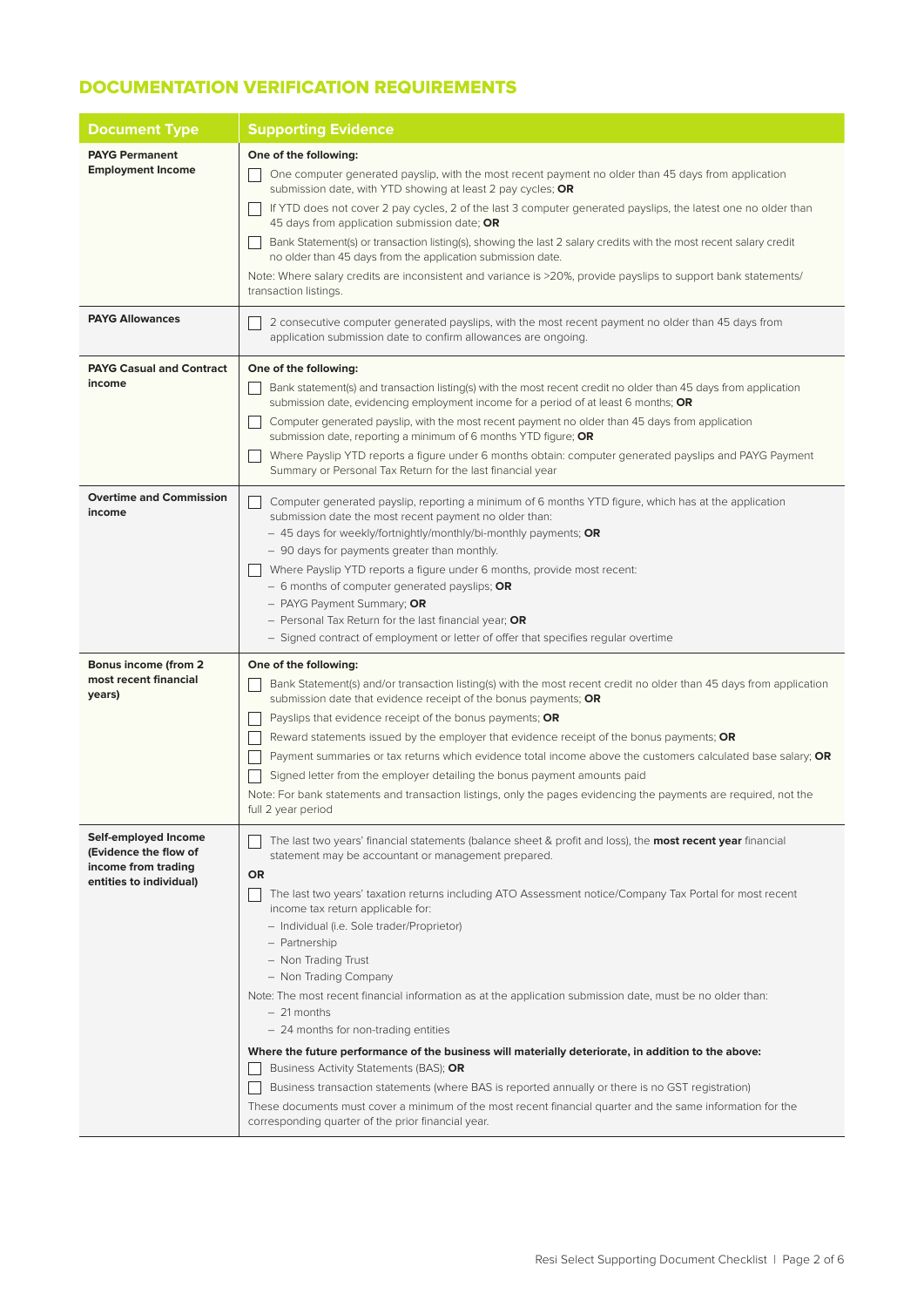| <b>Document Type</b>                                                                                                                                                                            | <b>Supporting Evidence</b>                                                                                                                                                                                                                                                                                                                                                                                                                                                                                                                                                                                                                                                                                                                                                                                                                                                                                                                                                                                                                                                                        |
|-------------------------------------------------------------------------------------------------------------------------------------------------------------------------------------------------|---------------------------------------------------------------------------------------------------------------------------------------------------------------------------------------------------------------------------------------------------------------------------------------------------------------------------------------------------------------------------------------------------------------------------------------------------------------------------------------------------------------------------------------------------------------------------------------------------------------------------------------------------------------------------------------------------------------------------------------------------------------------------------------------------------------------------------------------------------------------------------------------------------------------------------------------------------------------------------------------------------------------------------------------------------------------------------------------------|
| <b>New Rental Income</b><br>(owning or purchasing a<br>property with no existing<br>tenant but intending to<br>lease)                                                                           | One of the following:<br>Copy of the current executed lease agreement; OR<br>Market appraisal contained in valuation dated within 90 days*; OR<br>Market appraisal from a registered real estate agent dated within 90 days* and on Agents letterhead displaying<br>property address                                                                                                                                                                                                                                                                                                                                                                                                                                                                                                                                                                                                                                                                                                                                                                                                              |
| <b>Existing Rental Income</b><br>(owning or purchasing a<br>property which is currently<br>tenanted and earning an<br>income)                                                                   | One of the following:<br>Rental property schedule contained in current tax return, no more than 2 years old as evidenced through<br>lodgement with ATO; OR<br>Copy of current executed lease agreement (can include a Contract of Sale - Rental Schedule if purchase<br>property is currently tenanted); OR<br>Copy of rental receipt issued by the real estate agent that is not more than 90 days* old showing 4 weeks of<br>rental payments; OR<br>Bank Statement(s) or transaction listing(s) no older than 90 days* showing at least 2 direct credits. The credits<br>must be identifiable as rental income<br>Where the property is not mortgaged to NAB, a rates notice must be supplied to evidence the customers<br>ownership of the property.<br>Note: For properties generating holiday, short-term or shared space rental income the gross rental income must be<br>demonstrated over a minimum of 12 months, based on the most recent full financial year statement.<br>Note: The currency of income from shared space rental must also be confirmed using 2 recent account credits. |
| <b>Investment Income</b><br>(Interest and Dividends)<br>- Income from Publicly<br>listed shares, Managed<br>investments, interest<br>bearing deposits or any<br>other income producing<br>asset | One of the following:<br>Shareholding certificate or current dividend statement or notice<br>Managed Fund current statement or notice<br>Letter from a financial planner with the NAB Group.<br>Bank statement or internet banking transaction listing that identifies at least two direct credits as investment income<br>Share Registry advice<br>Term Deposit certificate<br>The most recent tax return (must be no more than two years old and either prepared by a tax agent or<br>containing evidence of lodgement to ATO)                                                                                                                                                                                                                                                                                                                                                                                                                                                                                                                                                                  |
| Income from shares held<br>in a Private Australian<br>company or Discretionary<br><b>Trust Distributions</b>                                                                                    | One of the following:<br>2 years of tax returns prepared by tax agent or containing evidence of lodgment to ATO most recent tax return<br>no more than 2 years old; OR<br>Bank statement(s) or transaction listing(s) no older than 90 days* and showing 2 years of income                                                                                                                                                                                                                                                                                                                                                                                                                                                                                                                                                                                                                                                                                                                                                                                                                        |
| <b>Other Income</b>                                                                                                                                                                             | <b>Government benefits</b> – Government letter or bank statement(s) or transaction listing(s), no older than 90 days*,<br>showing 6 months of payments received, verifying government benefit in narrative.<br><b>Child Support</b> – Child Support Agency Letter confirming receipt of payment for next 5 years<br><b>PLUS</b><br>Bank statement(s), no older than 90 days*, showing 6 months of payments received<br><b>Superannuation</b> $-$ One (or combination) of the following:<br>- Bank statement or transaction listing no older than 90 days* from the superannuation fund<br>- Superannuation Fund Statement or Letter no older than 90 days* over a 3 month period<br>- Financial Statements (eg: SMSF)<br>- Letter from Financial Planner / Advisor<br>Note: Some Government Benefit Payments have specific eligibility criteria - refer to Credit Guidelines Booklet<br>Note: Where income drawings are less frequent (e.g. quarterly, half yearly, yearly) for superannuation income,<br>provide 12 months payment period                                                        |
| Construction                                                                                                                                                                                    | Upon completion valuation (except if pre-approval or if there is no contract to build inclusive of a progress<br>payment schedule).<br>Copy of Fixed Price Building Contract Variations fully executed by all parties and/or additional quotes for<br>"out of contracts" items.<br>Where FHOG amount is required at settlement – Authority to use FHOG and Other Government Grants form<br>for payment at land settlement - Fully completed, signed* and dated by each applicant.<br>Evidence of builders deposit receipts paid prior to settlement - where applicable.<br>Prior to first progress payment, must provide:<br>- Council approved plans and specifications<br>- Builders All Risk Insurance<br>- Home Owners Warranty Certificate<br>Note: Preparation, Deposit and Base stages cannot exceed 20% of total building contract costs, and final stage<br>completion must be min. 10% of total building contact                                                                                                                                                                        |

\*Documents must be no older than 90 days as at the application submission date.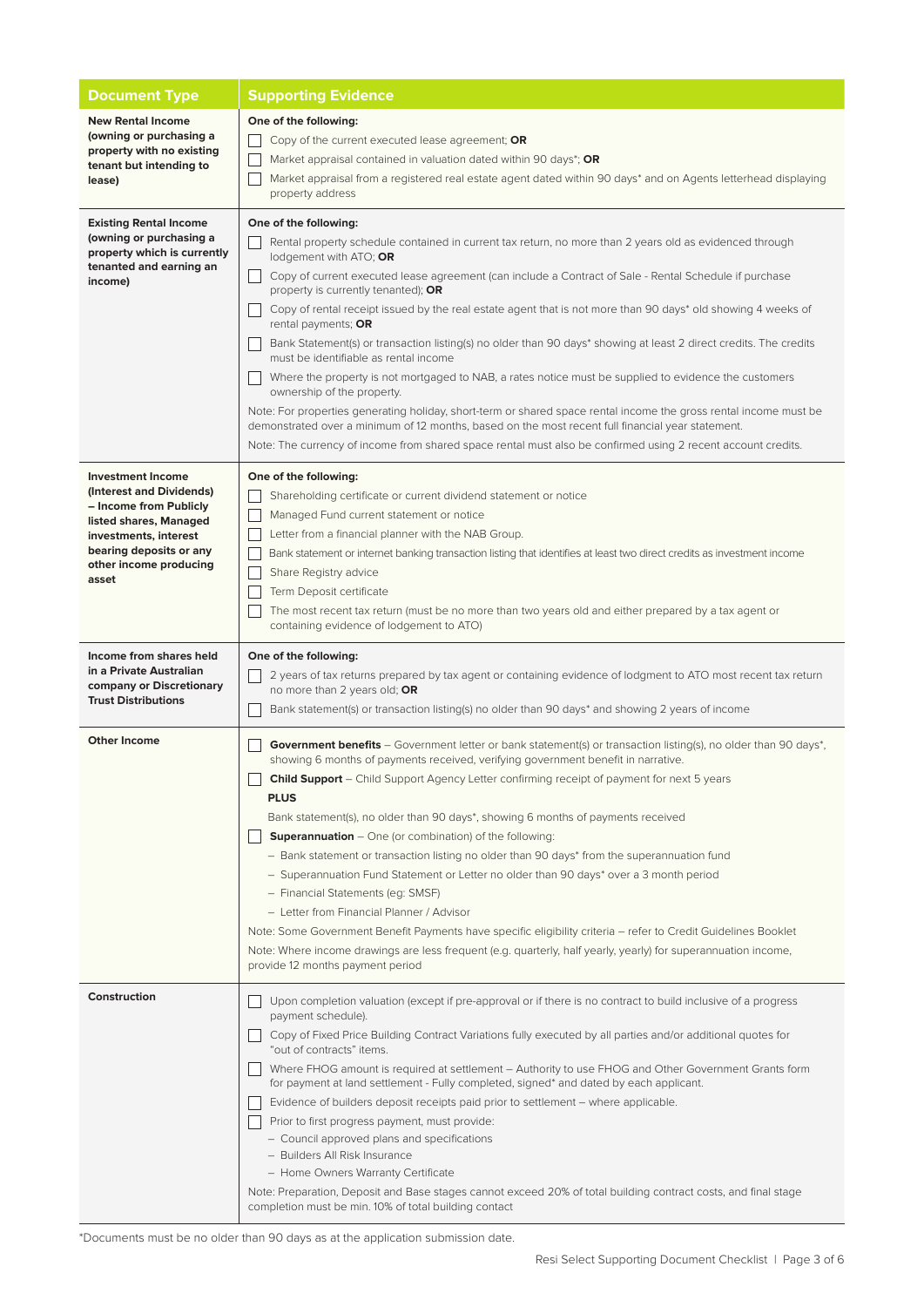| <b>Document Type</b>                              | <b>Supporting Evidence</b>                                                                                                                                                                                                                                                                                                                                                                                                                                                                                                                                                                                                                                                                                                                                                                                                                                                                                                                                                                                                                                                                                                                                                                                                                                                                                                                                                                                                                                           |
|---------------------------------------------------|----------------------------------------------------------------------------------------------------------------------------------------------------------------------------------------------------------------------------------------------------------------------------------------------------------------------------------------------------------------------------------------------------------------------------------------------------------------------------------------------------------------------------------------------------------------------------------------------------------------------------------------------------------------------------------------------------------------------------------------------------------------------------------------------------------------------------------------------------------------------------------------------------------------------------------------------------------------------------------------------------------------------------------------------------------------------------------------------------------------------------------------------------------------------------------------------------------------------------------------------------------------------------------------------------------------------------------------------------------------------------------------------------------------------------------------------------------------------|
| <b>Genuine Contributions</b><br>(Genuine Savings) | <b>Genuine Savings</b> Evidence of minimum 5% of Purchase Price is to be verified as genuine contribution (savings)<br>for loans with a base LVR above 90% or First Home Buyer Loans supported by Government Guarantee<br>(eg. bank statements). <sup>1</sup><br><sup>1</sup> Refer to Credit Guidelines Booklet under Genuine Contributions (Genuine Savings) section for full details on<br>verification requirements.                                                                                                                                                                                                                                                                                                                                                                                                                                                                                                                                                                                                                                                                                                                                                                                                                                                                                                                                                                                                                                             |
| External mortgage debt<br>(not being refinanced)  | Loan statement, Internet account summary, Internet transaction listing or other document (e.g. loan contract),<br>no older than 6 months that evidences the:<br>- loan limit; and<br>- interest rate; and<br>- expiry date of loan term or remaining period of loan term (excluding line of credit facilities)<br>- For IO loans obtain expiry date or remaining IO period<br>Note: Expiry dates or remaining loan term can be verified by bank issued documents where the account number/<br>reference number can be reconciled with any of the above.                                                                                                                                                                                                                                                                                                                                                                                                                                                                                                                                                                                                                                                                                                                                                                                                                                                                                                              |
| <b>Purchases</b>                                  | Fully executed Contract of Sale including special conditions (signed by all parties)<br>Note: For NSW and ACT – Contract of Sale must be signed and dated by at least one party Purchaser or Vendor.<br>Where an unsigned contract of sale is to be provided, then this must be accompanied with a signed Sales Advice<br>notice (letterhead, dated, details of transaction and parties) from agent.                                                                                                                                                                                                                                                                                                                                                                                                                                                                                                                                                                                                                                                                                                                                                                                                                                                                                                                                                                                                                                                                 |
| <b>Refinances</b>                                 | 6 months bank statement(s)/ transaction listing(s), no older than 90 days from application submission date<br>for loan(s) being refinanced<br>Last 3 months credit card(s) statements for cards being refinanced (showing name, card limit, and balance)<br>Signed Discharge Authority Form (outgoing lender)                                                                                                                                                                                                                                                                                                                                                                                                                                                                                                                                                                                                                                                                                                                                                                                                                                                                                                                                                                                                                                                                                                                                                        |
| <b>First Home Owners Grant</b><br>(FHOG)          | Original and executed FHOG application forms (if applicable).<br>Authority to use FHOG and Other Government Grants form for payment at land settlement (if applicable).<br>Fully completed, signed and dated by each applicant.<br>Email scanned copies of the documents to: Advantedge.afssettlements@advantedge.com.au<br>Post documents (TAS only) to: FHOG Department, 700 Bourke Street, Docklands, VIC 3008                                                                                                                                                                                                                                                                                                                                                                                                                                                                                                                                                                                                                                                                                                                                                                                                                                                                                                                                                                                                                                                    |
| <b>Applications involving</b><br>cash out         | Cash out is any funds provided to the customer on an uncontrolled basis.<br>Application notes must cover the purpose of any cash out/equity release in excess of the current<br>lending limits.<br>Evidence of 80% of the cash out/equity release is required where LMI applies<br>Note: The above criteria does not apply where the loan product is a line of credit/portfolio facility.                                                                                                                                                                                                                                                                                                                                                                                                                                                                                                                                                                                                                                                                                                                                                                                                                                                                                                                                                                                                                                                                            |
| <b>Repayment at Retirement</b>                    | 100% Financial Assets to Home Loan Limit/s at Drawdown<br>Most recent valuation held for current property (if not already held by Lender); OR<br>Rates notice of current property (no older than 12 months); $OR$<br>Bank account statement and/or term deposit certificate (no older than 90 days); OR<br>Share statements/online trading account statements (no older than 12 months); OR<br>Most recently issued superannuation statement (no older than 12 months); OR<br>A letter from a financial planner which states the balance of the customer's super fund (no older than 12 months);<br>OR<br>Financial statements (e.g. SMSF, company/business, trust) <sup>^</sup> ; OR<br>Copy of non-listed company or business balance sheet that the customer(s) holds an interest in, which shows the<br>entity net asset/equity value^. Note: value attributed should align with customer's entitlement i.e. % of ownership;<br><b>OR</b><br>Beneficial ownership of a trust where customer is (a) a trustee who controls the distributions from a trust<br>to beneficiaries or (b) a named trust beneficiary who receives trust income distribution/s:<br>Schedule of beneficiaries in the trust deed AND<br>Balance sheet of the trust <sup>^</sup> OR<br>Another document which verifies the asset held, in line with verification document criteria <sup>^</sup><br>"Note: Refer to Credit Guidelines Booklet for full details of verification requirements. |
| <b>Downsize Owner Occupied</b><br><b>Property</b> | The most recent valuation held; OR<br>Rates notice (no older than 12 months)                                                                                                                                                                                                                                                                                                                                                                                                                                                                                                                                                                                                                                                                                                                                                                                                                                                                                                                                                                                                                                                                                                                                                                                                                                                                                                                                                                                         |

Resi Select products are funded by the Advantedge Residential Loan program. AFSH Nominees Pty Ltd (AFSH) ACN 143 937 437 Australian Credit Licence 391192 is the program lender and Advantedge Financial Services Pty Ltd (Advantedge) ACN 130 012 930 Australian Credit Licence 391202 is the program loan servicer. The program is funded under arrangements with National Australia Bank Limited (NAB). Each of AFSH and Advantedge are members of the NAB Group. NAB does not guarantee the obligations of its subsidiaries. Resi Select products are distributed by Vow Financial Pty Ltd ABN 66 138 789 161 Australian Credit Licence 390261. A166257-11211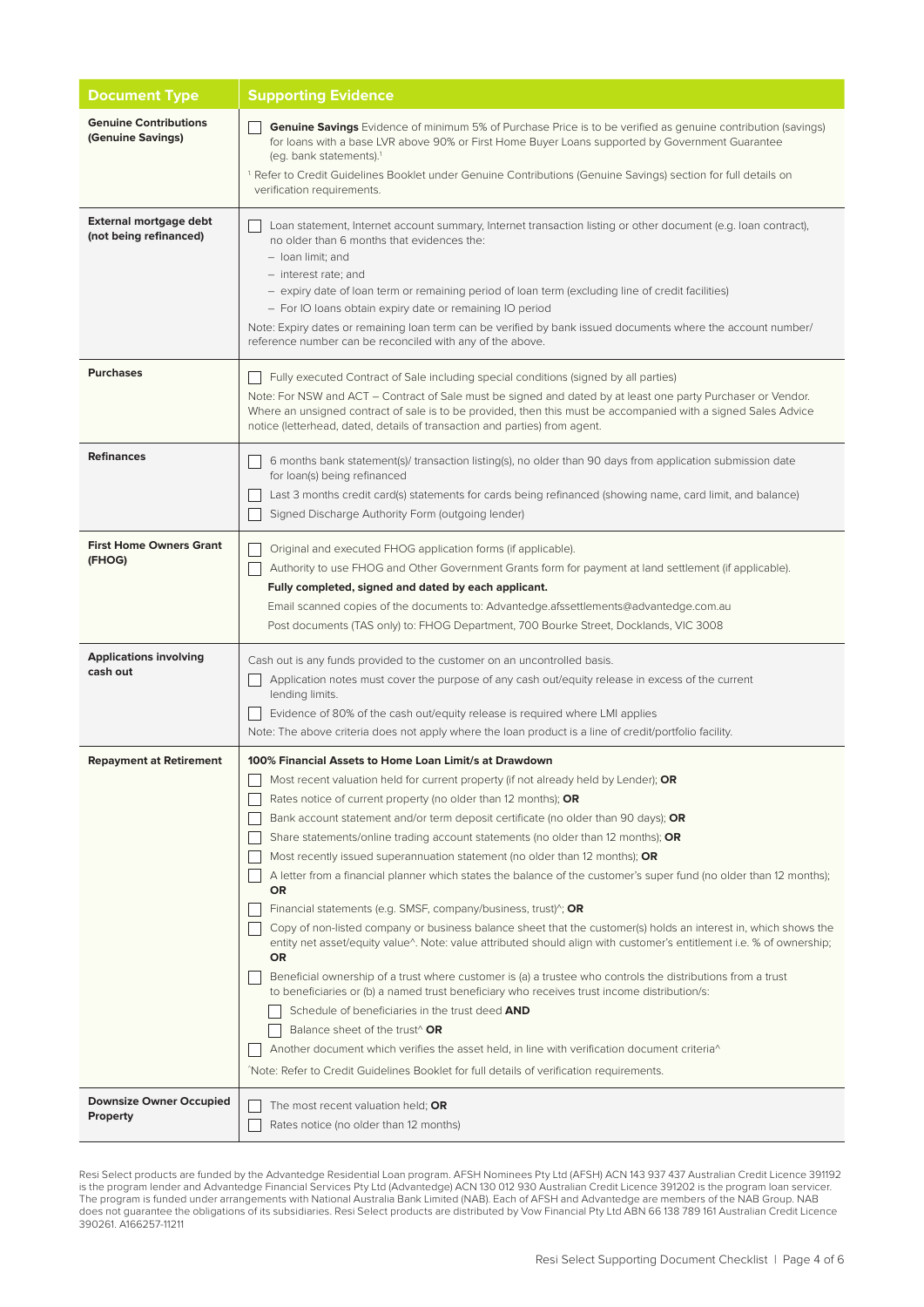

# New Application

#### **Conversation Guide**

#### **Some questions to ask your applicants to help you understand if they have experienced or foresee any changes related to COVID-19:**

- Can you tell me about your job and the impacts of COVID-19?
- If applicable, has the rental income amount on any of your investment properties decreased?
- Can you tell me about any future changes that you are aware of and how they may potentially impact your financial situation?
- Has your employer given you any indication that COVID-19 may result in reduced hours or income?
- Post the COVID-19 pandemic, do you believe that you'll be able to return to your normal employment conditions?
- Have you been advised of any future changes to your employment?
- Is your situation temporary and likely to recover shortly after settlement? If yes, how will you meet your repayments and commitments during this interim period?

#### **Self-employed income**

Can you tell me about your business and the impacts of COVID-19, will you be able to continue to trade? If impacted, you must address all of the following:

- Can you tell me about how the COVID-19 measures have impacted your sales, and how further measures may impact your sales over the coming months (e.g. reduced sales and enquires by 40% since last week due to the nature of the industry, or cancelled projects etc.)?
- Can you tell me about the impact that COVID-19 has had/ may have on your cashflow over the next six months (e.g. debtors paying slower, creditors deducting terms)?
- What, if any, COVID-19 Government Assistance you have taken up?
- Can you tell me about any future changes that you are aware of and how they may potentially impact your financial situation?
- Post the COVID-19 pandemic, do you believe that your business will be able to return to more normal trading conditions? If so, how long have you planned for this to occur?